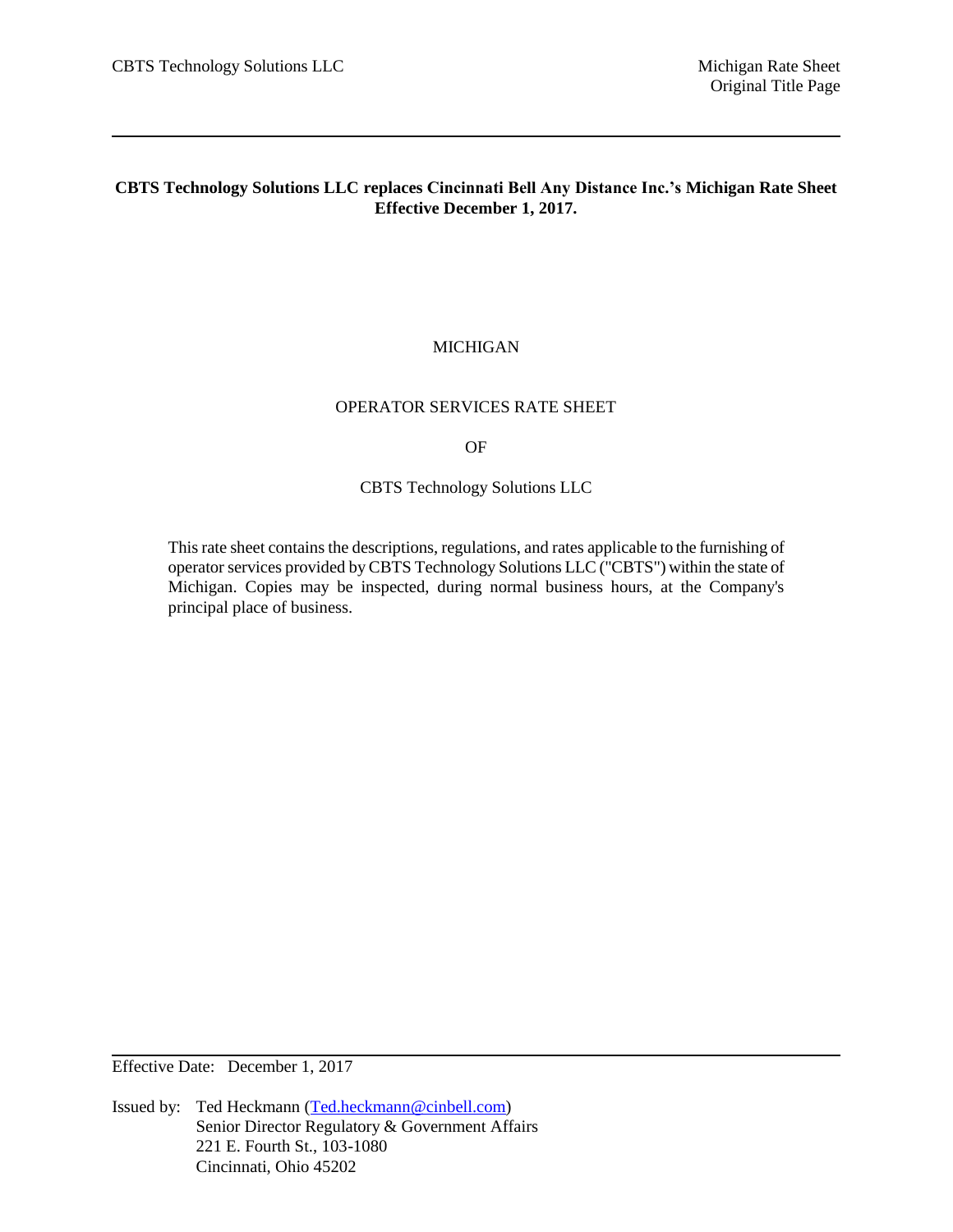## CHECK SHEET

Pages, as listed below, are effective as of the date shown at the bottom of the respective sheet(s). Original and revised pages as named below comprise all changes from the original rate sheet and are currently in effect as of the date on the bottom of this page.

| PAGE                     | REVISION LEVEL |        |
|--------------------------|----------------|--------|
| <b>Title Page</b>        | Original       | $\ast$ |
| $\mathbf 1$              | Original       | $\ast$ |
| $\mathfrak{2}$           | Original       | *      |
| 3                        | Original       | $\ast$ |
| $\overline{\mathcal{A}}$ | Original       | $\ast$ |
| 5                        | Original       | $\ast$ |
| 6                        | Original       | $\ast$ |
| $\overline{7}$           | Original       | $\ast$ |
| 8                        | Original       | $\ast$ |
| 9                        | Original       | $\ast$ |
| 10                       | Original       | $\ast$ |
| 11                       | Original       | $\ast$ |
| 12                       | Original       | $\ast$ |
| 13                       | Original       | $\ast$ |
| 14                       | Original       | $\ast$ |
| 15                       | Original       | $\ast$ |
| 16                       | Original       | $\ast$ |
| 17                       | Original       | $\ast$ |
| 18                       | Original       | *      |
| 19                       | Original       | $\ast$ |
| 20                       | Original       | $\ast$ |
| 21                       | Original       | $\ast$ |
| 22                       | Original       | *      |

\* included in this filing

Effective Date: December 1, 2017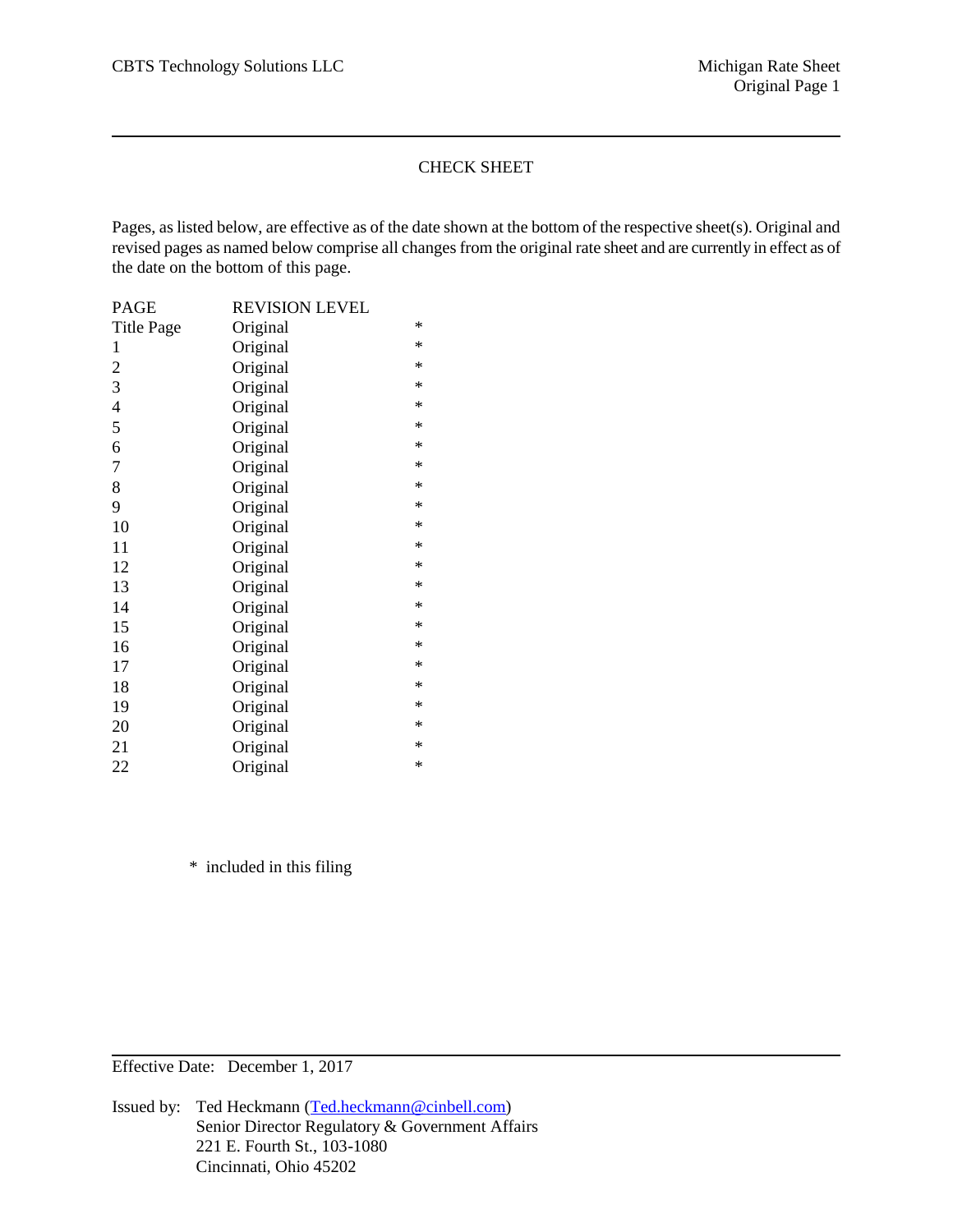# TABLE OF CONTENTS

Effective Date: December 1, 2017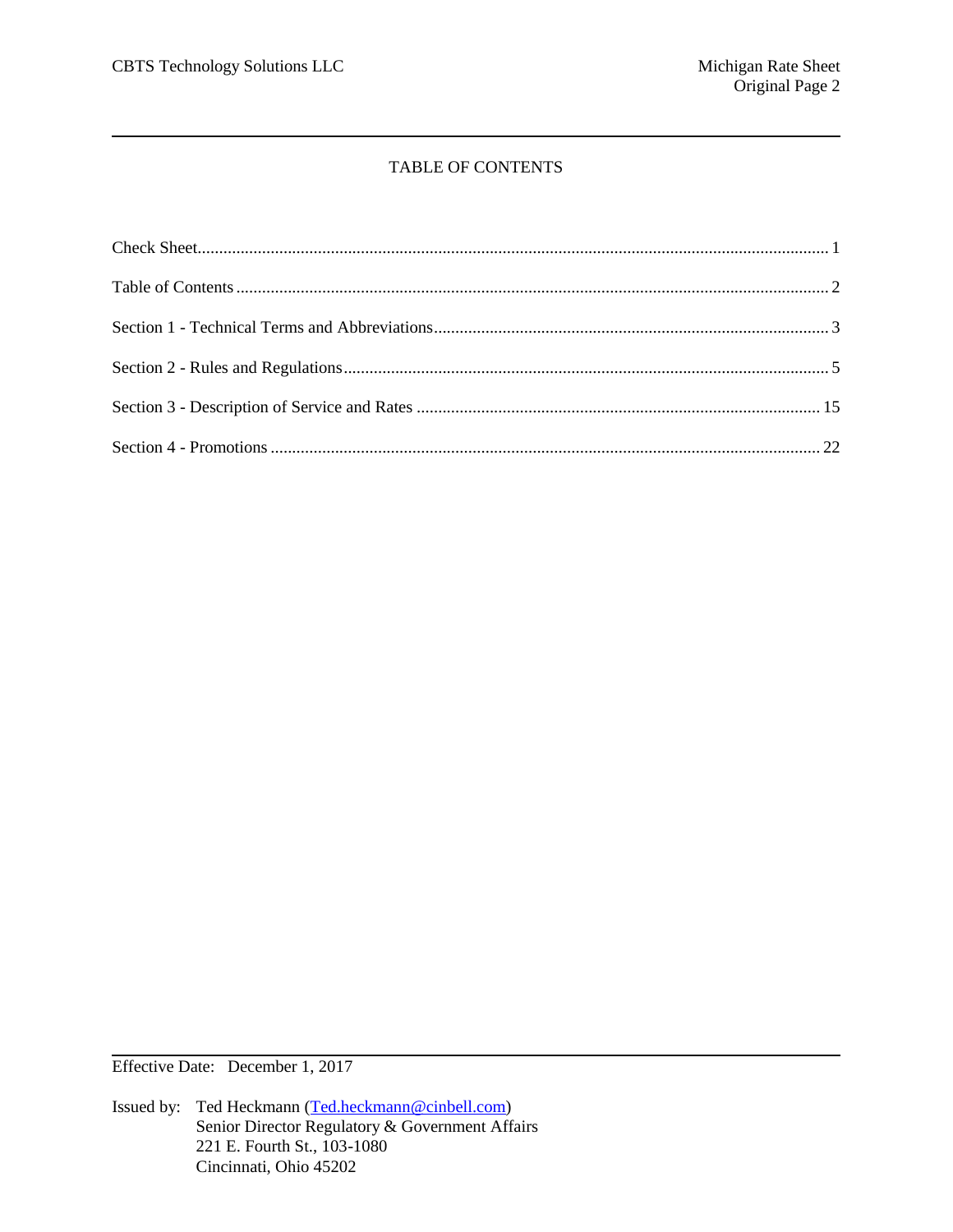## SECTION 1 - TECHNICAL TERMS AND ABBREVIATIONS

Access Line - An arrangement which connects the Customer's location to the Company's designated point of presence or network switching center.

Account - The Customer who has agreed, verbally or by signature, to honor the terms of service established by the Company. An account may have more than one access line billed to the same Customer address.

Authorized User - A person, firm or corporation, or any other entity authorized by the Customer to communicate utilizing the Company's services.

Authorization Code - A pre-defined series of numbers to be dialed by the Customer or End User upon access to the Company's system to notify the caller and validate the caller's authorization to use the services provided. The Customer is responsible for charges incurred through the use of his or her assigned Authorization Code.

CBTS - CBTS Technology Solutions LLC, issuer of this tariff.

Company - CBTS Technology Solutions LLC unless otherwise indicated by the context.

Collect - A billing arrangement whereby the originating caller may bill the charges for a call to the called party, provided the called party agrees to accept responsibility for the charges.

Customer - The person, firm or corporation, or other entity which orders, cancels, amends, or uses service and is responsible for the payment of charges and/or compliance with rate sheet regulations.

Customer Dialed Calling Card Call - A service whereby the End User dials all of the digits necessary to route and bill the call to a calling card.

Customer Premises Equipment - Terminal equipment, as defined herein, which is located on the Customer's premises.

Holidays - New Year's Day, Independence Day, Labor Day, Thanksgiving Day and Christmas Day.

LATA - Local Area of Transport and Access.

Effective Date: December 1, 2017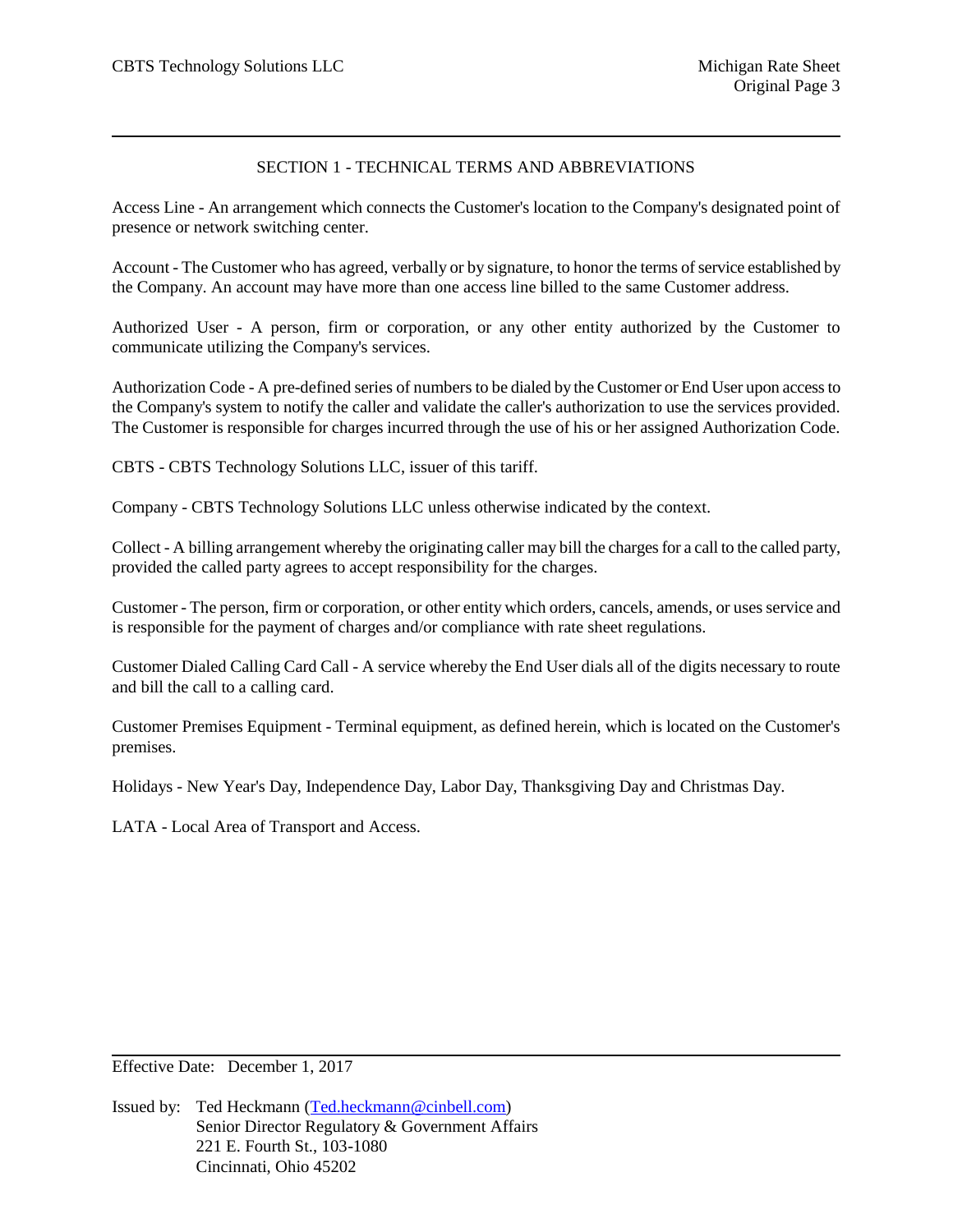## SECTION 1 - TECHNICAL TERMS AND ABBREVIATIONS (CONT'D.)

LEC - Local Exchange Company.

MPSC - Michigan Public Service Commission.

Operator Dialed Surcharge - A charge which applies to operator assisted calls in addition to any other applicable service charge when the caller has the capability of dialing the billing number and/or the destination telephone number, but chooses to have the operator dial the number instead.

Operator Station Call - A service whereby the originating Customer uses the assistance of an operator to place or bill the call. Calls may be billed collect or to a telephone company issued Calling Card, to an authorized commercial Credit Card, to a Company Travel Card, or to a Third Party. This category does not include calls placed on a Person-to-Person basis.

Person-to-Person Call - A service whereby the person originating the call specifies to the Company operator a particular party to be reached. The Party may be an individual person, a particular mobile station, a particular station, room number, department or office to be reached through a PBX attendant.

Personal Account Code - See Authorization Code.

Point of Presence - Location of the serving central office associated with access to the Company's network.

Switched Access - Where access between the Customer and the Company is provided on local exchange company circuits capable of accessing the local switched network. The cost of switched Feature Group access is billed to the Company.

Third Party Billing - A billing arrangement by which the charges for a call may be billed to a telephone number that is different from the calling number and the called number.

V & H Coordinates - Geographic points which define the originating and terminating points of a call in mathematical terms so that the airline mileage of the call may be determined. Call mileage is used for the purpose of rating calls.

Effective Date: December 1, 2017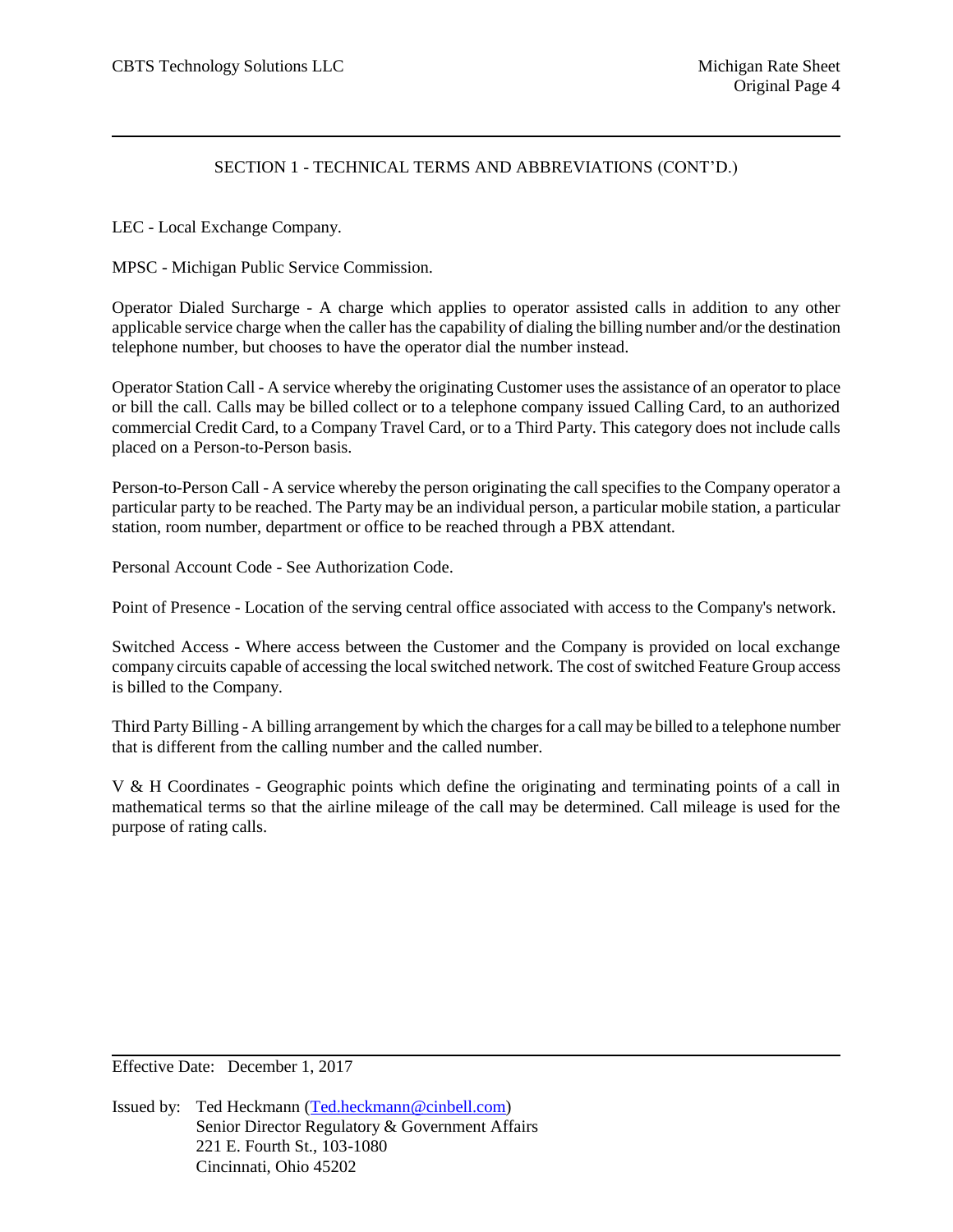## SECTION 2 - RULES AND REGULATIONS

2.1 Undertaking of the Company

The Company's services and facilities are furnished for communications originating at specified points within the state of Michigan under terms of this rate sheet.

The Company installs, operates, and maintains the communications services provided hereinunder in accordance with the terms and conditions set forth under this rate sheet. The Company may act as the Customer's agent for ordering access connection facilities provided by other entities, when authorized by the Customer, to allow connection of a Customer's location to the Company's network. The Customer shall be responsible for all charges due for such service arrangement.

The Company's services and facilities are provided on a monthly basis unless otherwise provided, and are available twenty-four (24) hours per day, seven (7) days per week.

### 2.2 Limitations

- 2.2.1 Service is offered subject to the availability of the necessary facilities and equipment, or both facilities and equipment, and subject to the provisions of this rate sheet.
- 2.2.2 The Company reserves the right to discontinue or limit service when necessitated by conditions beyond its control, or when the Customer is using service in violation of provisions of this rate sheet, or in violation of the law.
- 2.2.3 The Company does not undertake to transmit messages, but offers the use of its facilities when available, and will not be liable for errors in transmission or for failure to establish connections.

Effective Date: December 1, 2017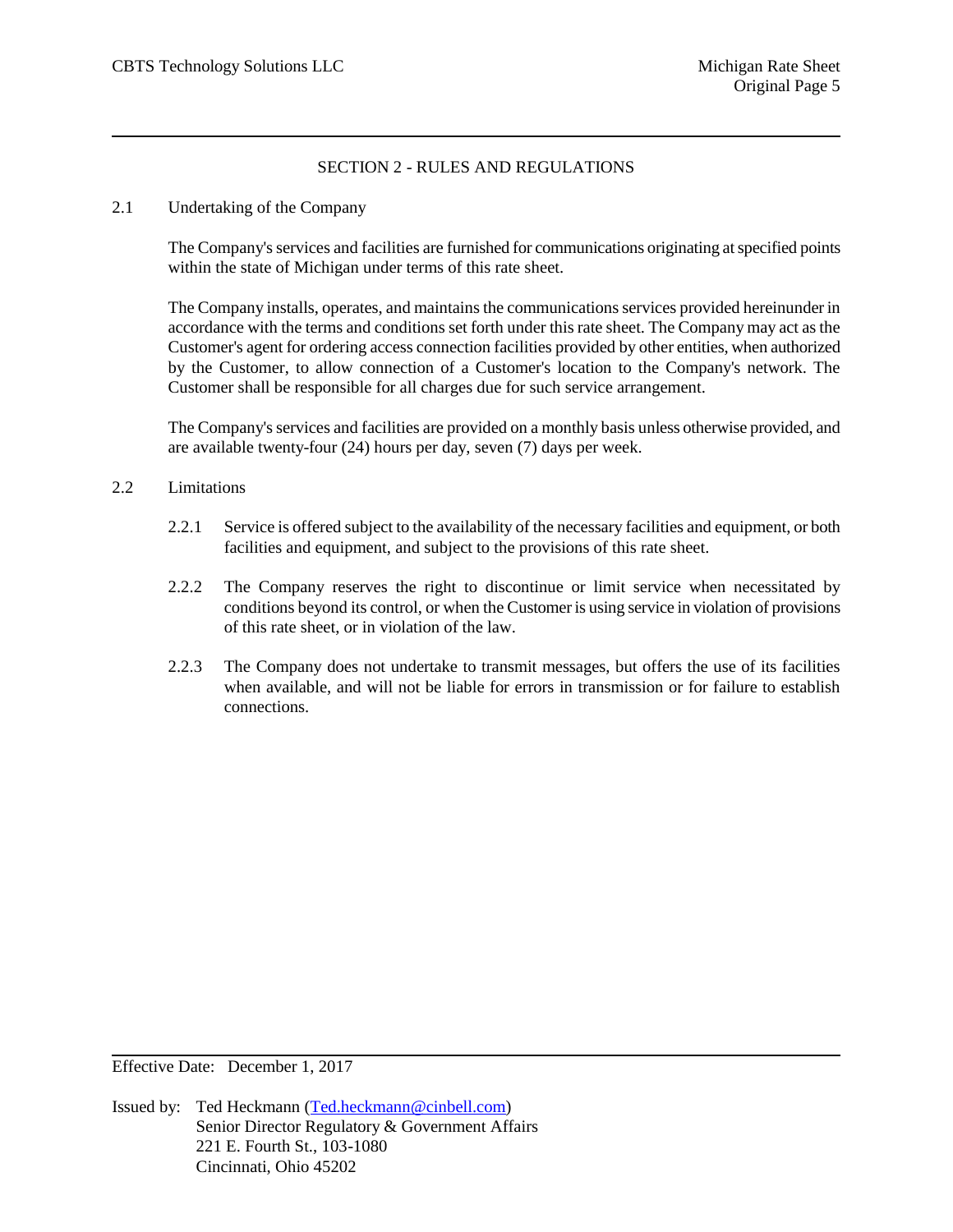## 2.2 Limitations (Cont'd.)

- 2.2.4 All facilities provided under this rate sheet are directly or indirectly controlled by the Company and the Customer may not transfer or assign the use of service or facilities without the express written consent of the Company. Such transfer or assignment shall only apply where there is no interruption of the use or location of the service or facilities.
- 2.2.5 Prior written permission from the Company is required before any assignment or transfer. All regulations and conditions contained in this rate sheet shall apply to all such permitted assignees or transferees, as well as all conditions of service.
- 2.2.6 The Company reserves the right to discontinue the offering of service or deny an application for service if a change in regulation materially and negatively impacts the financial viability of the service in the best business judgment of the Company.
- 2.3 Use

Services provided under this rate sheet may be used for any lawful purpose for which the service is technically suited.

Effective Date: December 1, 2017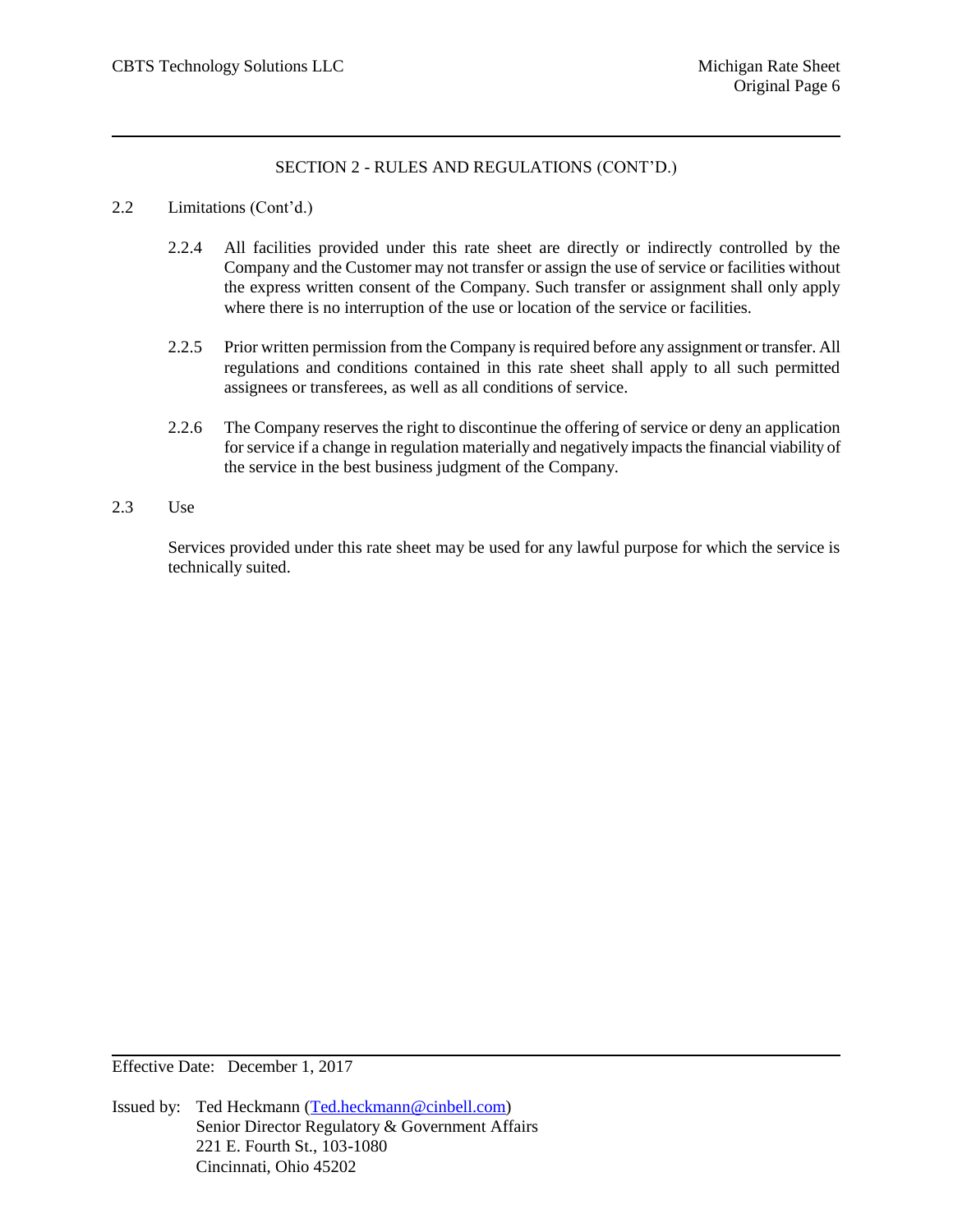#### 2.4 Liabilities of the Company

- 2.4.1 In view of the fact that the customer has exclusive control of its communications over the facilities furnished by the Company, and other uses for which facilities may be furnished by the Company, and because of the unavoidableness of errors incident to the services and to the use of such facilities of the Company, the services and facilities furnished by the Company are subject to the regulations and limitations specified herein.
- 2.4.2 The Company's failure to provide or maintain facilities under this tariff shall be excused by labor difficulties, governmental orders, civil commotions, acts of God and other circumstances beyond the Company's reasonable control, subject to the interruption allowance provisions under this tariff.
- 2.4.3 Defacement of premises No liability shall attach to the Company by reason of any defacement or damage to the customer's premises resulting from the existence of the Company's equipment or facilities on such premises, or by the installation or removal thereof, when such defacement or damage is not the result of the negligence of the Company or its employees.
- 2.4.4 Indemnification The Company's liability, if any, for its gross negligence or willful misconduct is not limited by this tariff. With respect to any other claim or suit by a customer or by any others, the customer indemnifies and saves harmless the Company against claims, losses or suits for injury to or death of any person, or damage to any property which arises from the use, placement or presence of the Company's equipment, facilities and associated wiring of the customer's premises and further the customer indemnifies and saves harmless the Company against claims for libel, slander, invasion of privacy or the infringement of copyright arising directly or indirectly from the material transmitted over the facilities of the Company or the use thereof by the customer; against claims for infringement of patents arising from combining with or using in connection with, facilitiesfurnished by the Company and apparatus, equipment and systems provided by the customer; and against all other claims arising out of any act or omission of the customer in connection with the services or facilities provided by the Company. No agents or employees of other carriers shall be deemed to be agents or employees of the Company

Effective Date: December 1, 2017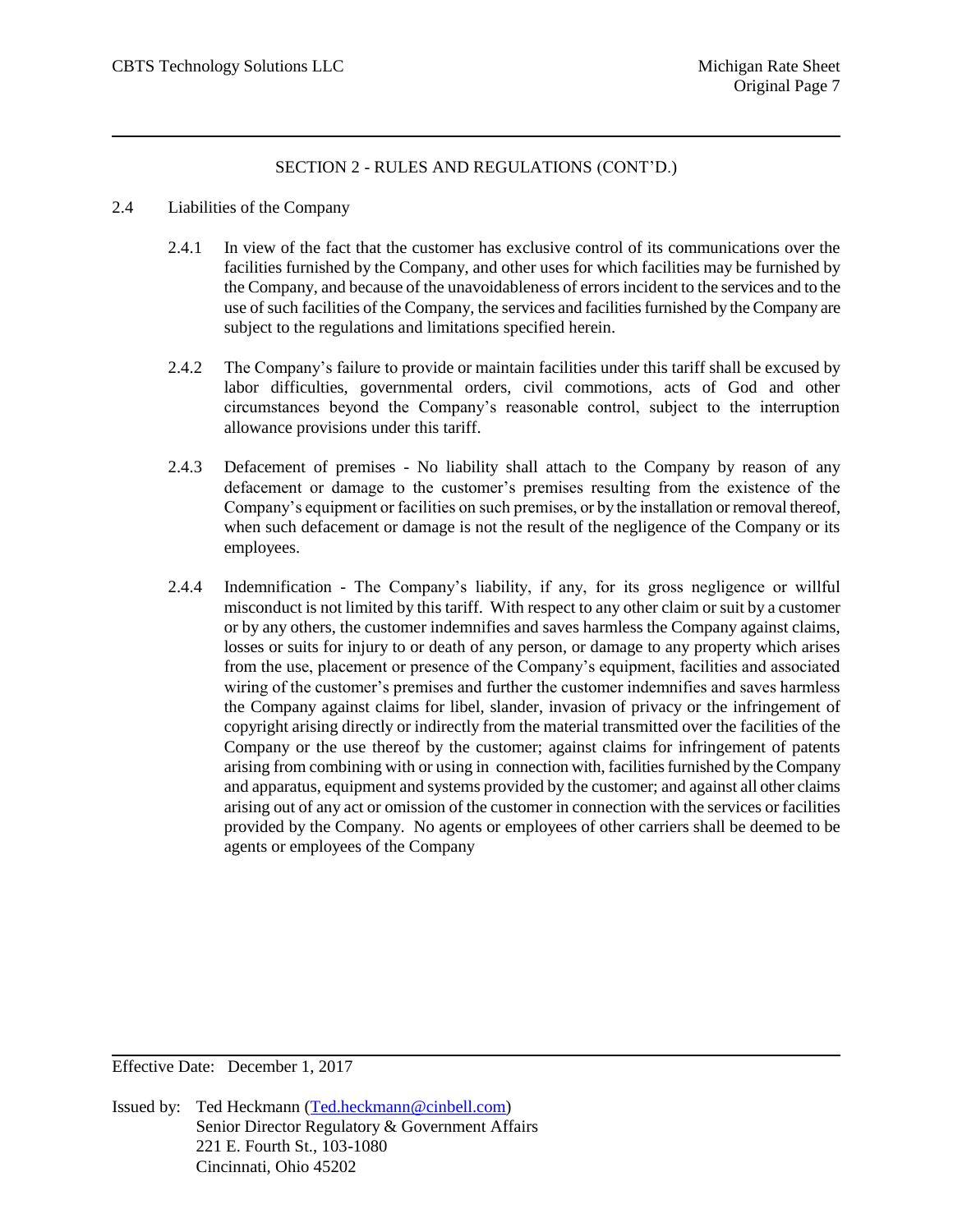- 2.4 Liabilities of Company (Cont'd.)
	- 2.4.5 The Company's liability, if any, for its gross negligence or willful misconduct is not limited by this tariff. With respect to any other claim or suit, by a customer or any others, for damages arising out of mistakes, omissions, interruptions, delays or errors, or defects in transmission occurring in the course of furnishing service hereunder, the Company's liability, if any, shall not exceed an amount equivalent to the proportionate charge to the customer for the period of service during which such mistake, omission, interruption, delay, error, or defect in transmission or service occurs and continues. This liability shall be in addition to any amounts that may otherwise be due to the customer under this tariff as an allowance for interruptions. However, any such mistakes, omission, interruptions, delays, errors, or defects in transmission or service which are caused or contributed to by the negligence or willful act of the customer, or authorized user, or joint user, or which arise from the use of customer provided facilities or equipment shall not result in the imposition of any liability whatsoever upon the Company.
	- 2.4.6 The Company shall not be liable for any damages, including usage charges, that the customer may incur as a result of the unauthorized use of authorization codes or communications equipment. The unauthorized use of communications equipment includes, but is not limited to, the placement of calls from the customer's premises, and the placement of calls through equipment controlled and/or provided by the customer, that are transmitted over the Company's network without the authorization of the customer. The customer shall be fully liable for all such usage charges.

Effective Date: December 1, 2017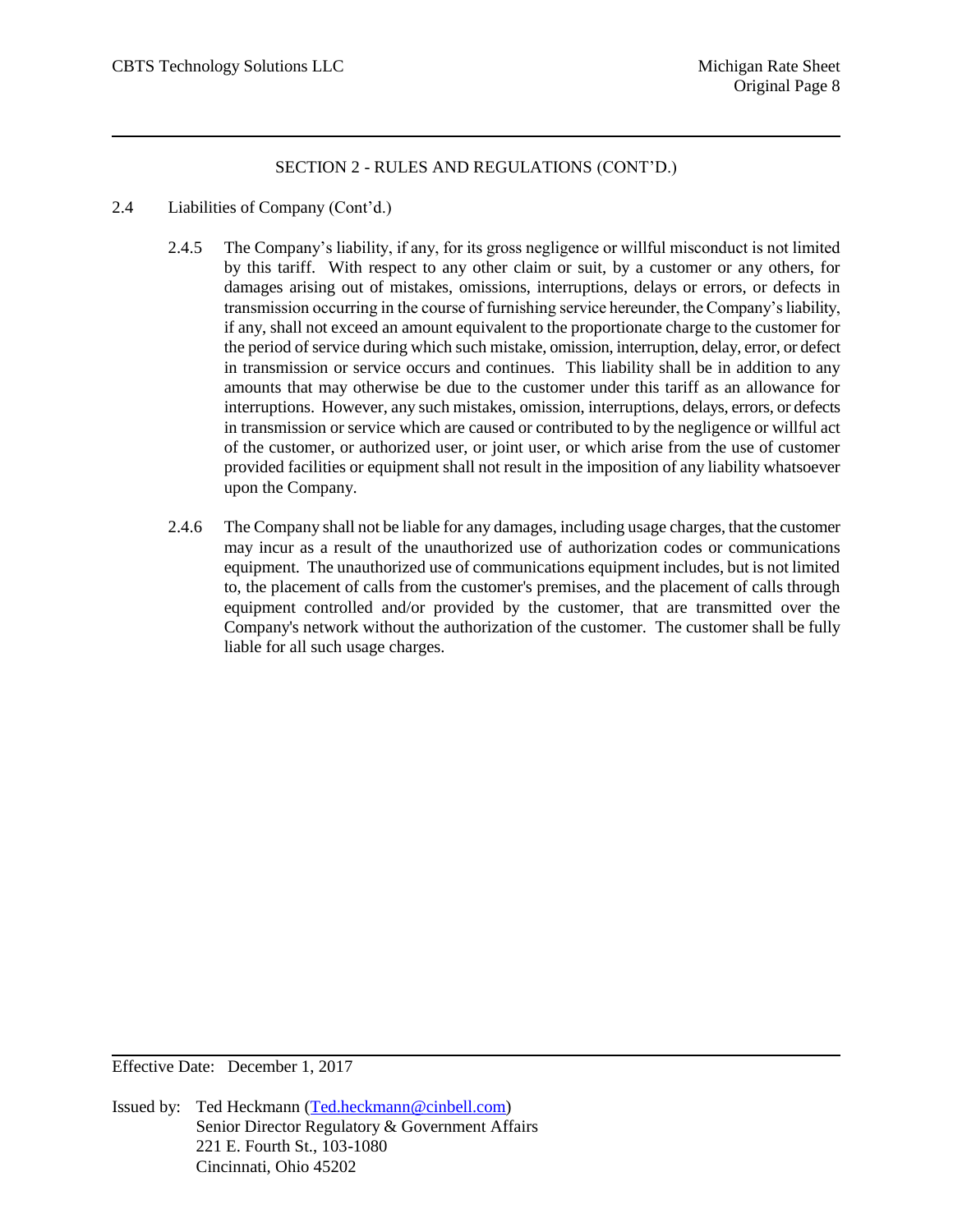#### 2.5 Deposits

The Company reserves the right to examine the credit record of the Customer, using any lawful sources for determining credit standing. If the Customer's financial condition is unknown or unacceptable to the Company, the Customer may be required to provide the Company with a security deposit which the Company may apply against overdue charges. The amount of the security deposit shall not exceed two (2) month's estimated usage, may vary with the Customer's credit history and projected usage, and be collected and maintained in accordance with Commission rules. The Company may also require a security deposit before service is restored, in addition to payment of overdue charges, from the Customer whose service has been discontinued for nonpayment of overdue charges. The fact that a security deposit has been made in no way relieves the Customer from the prompt payment of bills upon presentation.

### 2.6 Advance Payments

The Company does not collect advance payments.

- 2.7 Taxes and Fees
	- 2.7.1 CBTS reserves the right to bill any and all applicable taxes in addition to normal long distance usage charges, including, but not limited to: Federal Excise Tax, State Sales Tax, Municipal Taxes and Gross Receipts Tax. Unless otherwise specified in this tariff, such taxes will be itemized separately on Customer bills.
	- 2.7.2 The Company may adjust its rates and charges or impose additional rates and charges on its Customers in order to recover amounts it is required by governmental or quasi-governmental authorities to collect from or pay to others in support of statutory or regulatory programs. Examples of such programs include, but are not limited to, the Universal Service Fund (USF) and compensation to pay telephone service providers for the use of their pay telephones to access the Company's service.

Effective Date: December 1, 2017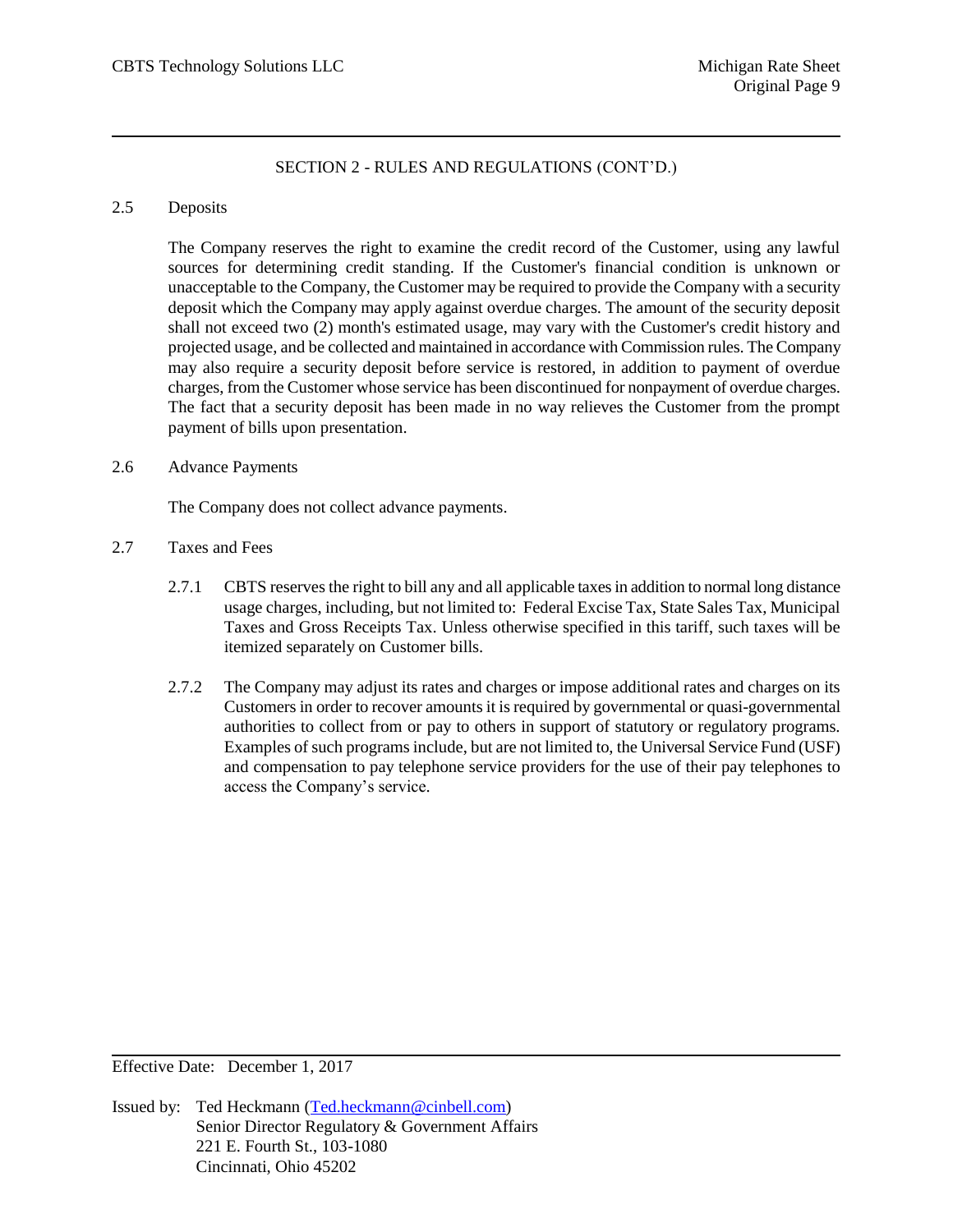#### 2.8 Terminal Equipment

The Company's facilities and service may be used with or terminated in Customer-provided terminal equipment or Customer-provided communications systems, such as a telephone set, PBX or key system. Such terminal equipment shall be furnished and maintained at the expense of the Customer, except as otherwise provided. The Customer is responsible for all costs at his or her premises, including personnel, wiring, electrical power, and the like, incurred in the use of the Company's service. When such terminal equipment is used, the equipment shall comply with the generally accepted minimum protective criteria standards of the telecommunications industry as endorsed by the Federal Communications Commission.

### 2.9 Installation and Termination

Service is installed upon mutual agreement between the Customer and the Company. The service agreement does not alter rates specified in this rate sheet.

Effective Date: December 1, 2017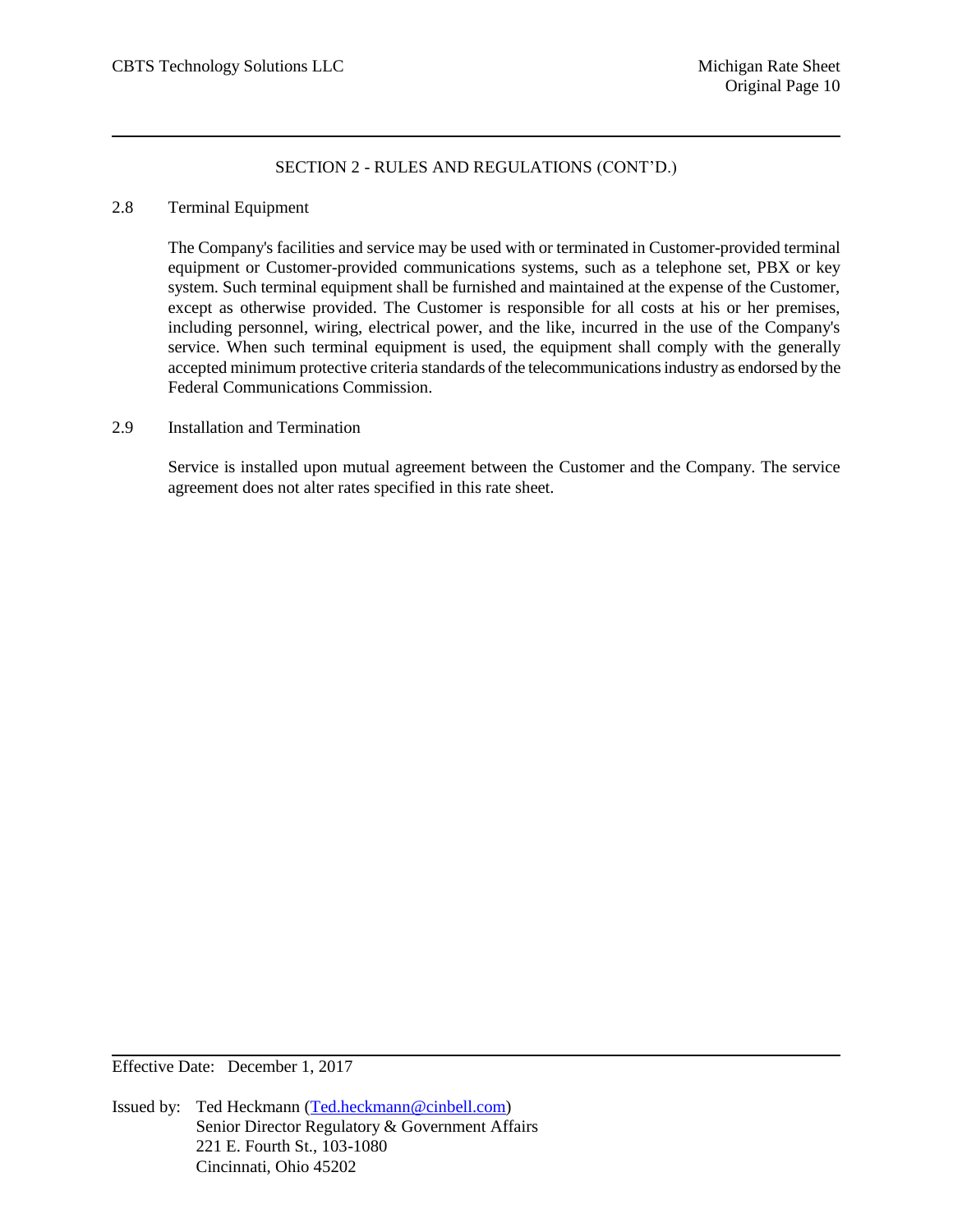#### 2.10 Payment for Service

The Customer is responsible for payment of all charges for services and equipment furnished to the Customer for transmission of calls via the Company. This includes payment for calls or services originated at the Customer's number(s), regardless of the originating location of the call, incurred at the specific request of the Customer.

The Customer agrees to pay to the Company any cost(s) incurred as a result of any delegation of authority resulting in the use of his or her communications equipment and/or network services which result in the placement of calls via the Company. The Customer agrees to pay the Company or its authorized agent any and all cost(s) incurred as a result of the use of the service arrangement, including calls which the Customer did not individually authorize.

All charges due by the Customer are payable to the Company or any agency duly authorized to receive such payments. The billing agency may be the Company, a local exchange telephone company, or other billing service. Terms of payment shall be according to the rules and regulations of the agency and subject to the rules of regulatory agencies having jurisdiction. Any objections to billed charges must be promptly reported to the Company or its billing agent. Adjustments shall be made to the extent that circumstances exist which reasonably indicate that such changes are appropriate.

- 2.10.1 Payment is within thirty (30) days subsequent to the invoice date and is considered past due after the thirty (30) day period. A late payment charge of 1.5% applies to all overdue balances.
- 2.10.2 A return check charge of \$20.00 will be assessed for checks returned for insufficient funds. Any applicable return check charges will be assessed according to the terms and conditions of the billing entity (i.e. local exchange company and/or commercial credit card company).

Effective Date: December 1, 2017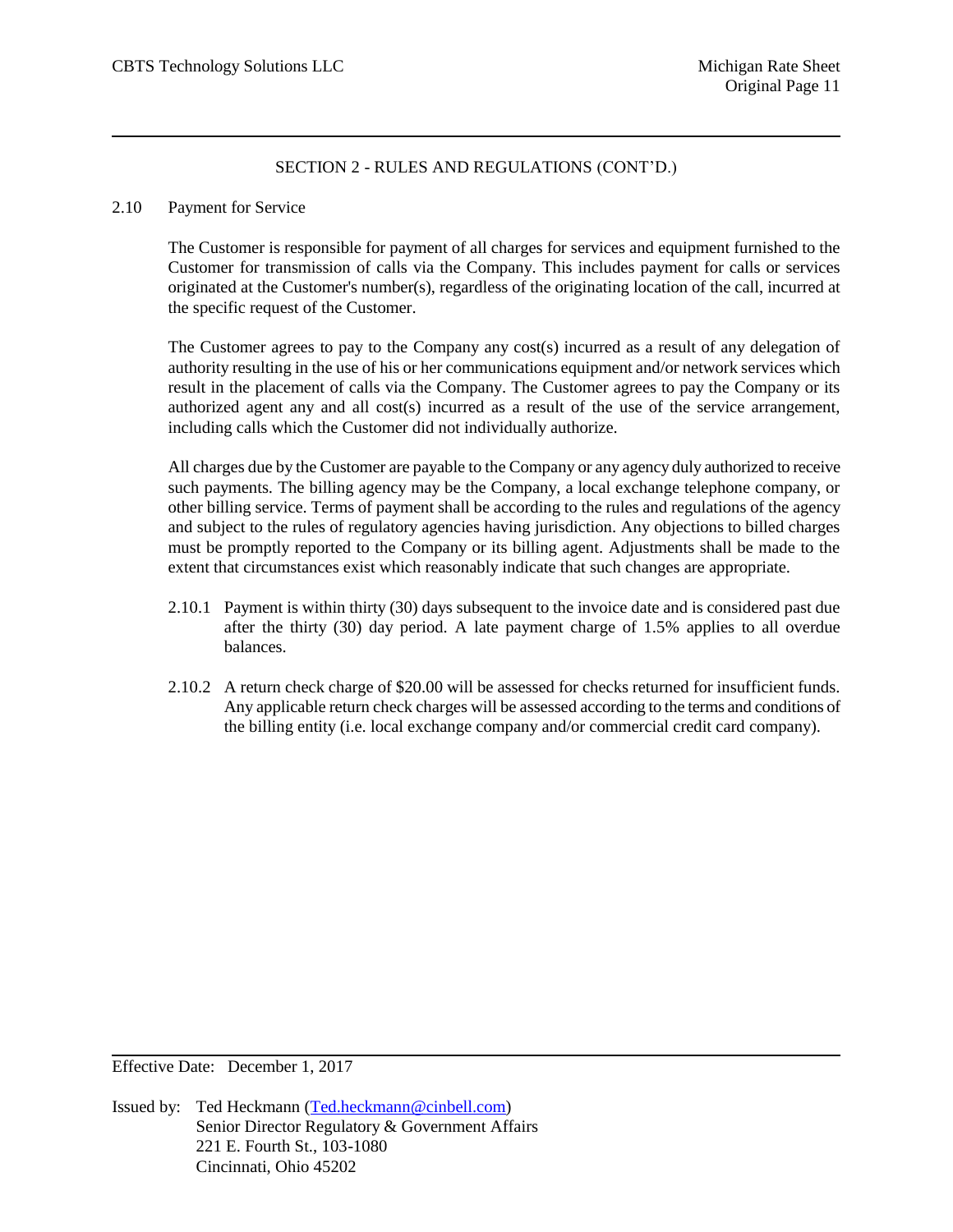- 2.11 Refusal or Discontinuance by Company
	- 2.11.1 The Company may refuse or discontinue service with proper notice to the Customer for any of the following reasons:
		- A. For failure of the Customer to pay a bill for service when it is due.
		- B. For failure of the Customer to meet the Company's deposit and credit requirements.
		- C. For failure of the Customer to make proper application for service.
		- D. For Customer's violation of any of the Company's rules on file with the Commission.
		- E. For failure of the Customer to provide the Company reasonable access to its equipment and property.
		- F. For Customer's breach of the contract for service between the Company and the Customer.
		- G. For a failure of the Customer to furnish such service, equipment, and/or rights-of-way necessary to serve said Customer as shall have been specified by the Company as a condition of obtaining service.
		- H. When necessary for the Company to comply with any order or request of any governmental authority having jurisdiction.

Effective Date: December 1, 2017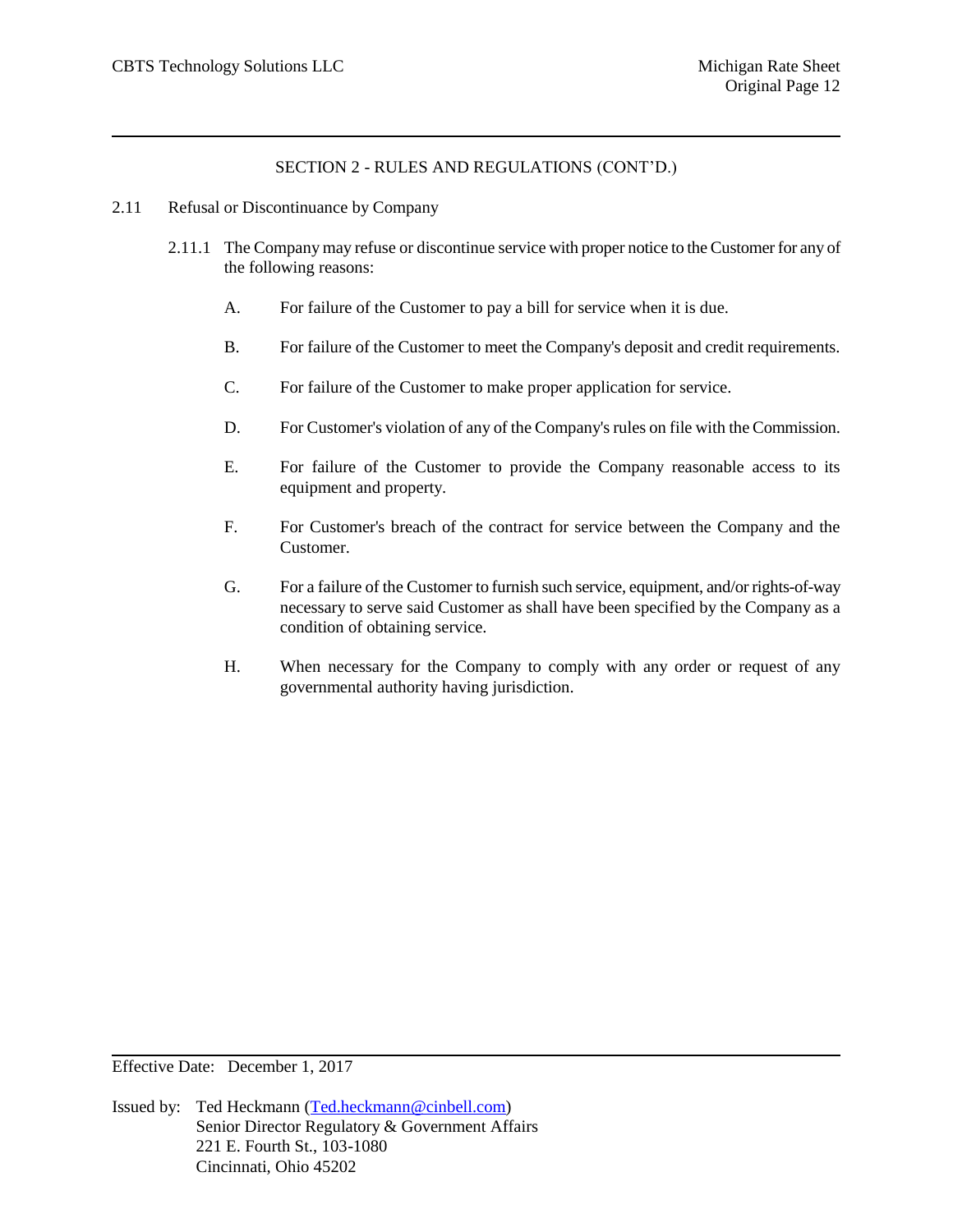- 2.11 Refusal or Discontinuance by Company (Cont'd.)
	- 2.11.2 The Company may refuse or discontinue service without notice to the Customer for any of the following reasons:
		- A. In the event of tampering with the Company's equipment.
		- B. In the event of a condition determined to be hazardous to the Customer, to other Customers of the Company, to the Company's equipment, the public, or to employees of the Company.
		- C. In the event of a Customer's use of equipment in such a manner as to adversely affect the Company's equipment or the Company's service to others.
		- D. In the event of fraudulent use of the service.
- 2.12 Interruption of Service

Credit allowances for interruptions of service which are not due to the Company's testing or adjusting, to the negligence of the Customer, or to the failure of channels, equipment or communications systems provided by the Customer or other carriers from whom the Customer has purchased service from, are subject to the general liability provisions set forth in Section 2.4 herein. It shall be the obligation of the Customer to notify the Company immediately of any interruption in service for which a credit allowance is desired by Customer. Before giving such notice, Customer shall ascertain that the trouble is not within his or her control, or is not in wiring or equipment, if any, furnished by the Customer and connected to Company's terminal. Interruptions caused by Customer-provided or Company-provided automatic dialing equipment are not deemed an interruption of service as defined herein since the Customer has the option of using the long distance network via local exchange company access.

Effective Date: December 1, 2017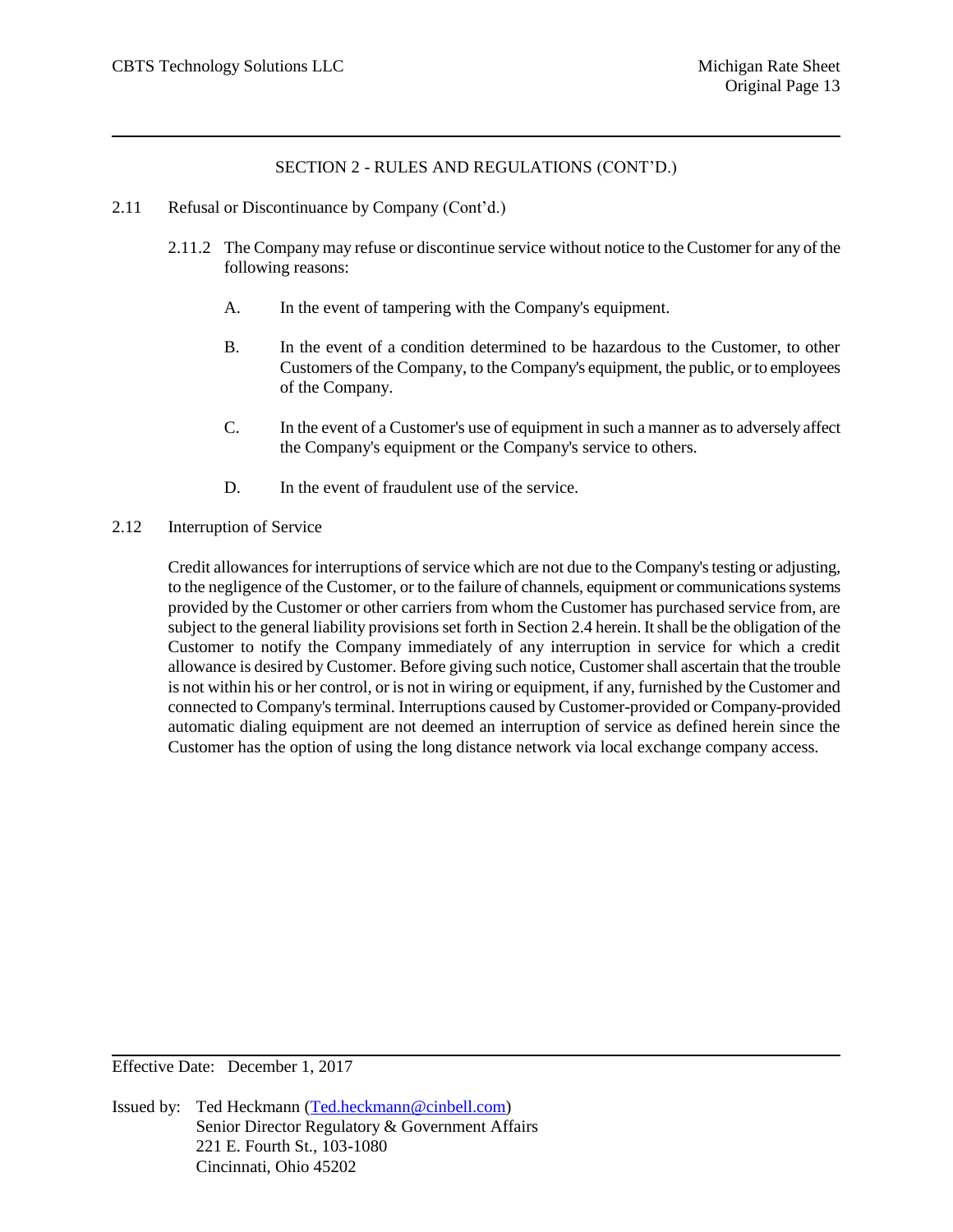#### 2.13 Inspection, Testing and Adjustment

Upon reasonable notice, the facilities provided by the Company shall be made available to the Company for tests and adjustments as may be deemed necessary by the Company for maintenance. No interruption allowance will be granted for the time during which such tests and adjustments are made.

#### 2.14 Cost of Collection and Repair

The Customer is responsible for any and all costs incurred in the collection of monies due the Company, including legal and accounting expenses. Customer is also responsible for recovery costs of Company-provided equipment and any expenses required for repair or replacement of damaged equipment.

#### 2.15 Interconnection

Service furnished by CBTS may be connected with the services or facilities of other carriers. Such service or facilities, if used, are provided under the terms, rates and conditions of the other carrier. The Customer is responsible for all charges billed by other carriers for use in connection with CBTS's service. Any special interface equipment or facilities necessary to achieve compatibility between carriers is the responsibility of the Customer.

### Other Rules

The Company may temporarily suspend service without notice to the Customer, by blocking traffic to certain cities of NXX exchanges, or by blocking calls using certain Personal Account Codes when the Company deems it necessary to take such action to prevent unlawful use of its service. The Company will restore service as soon as service can be provided without undue risk.

Effective Date: December 1, 2017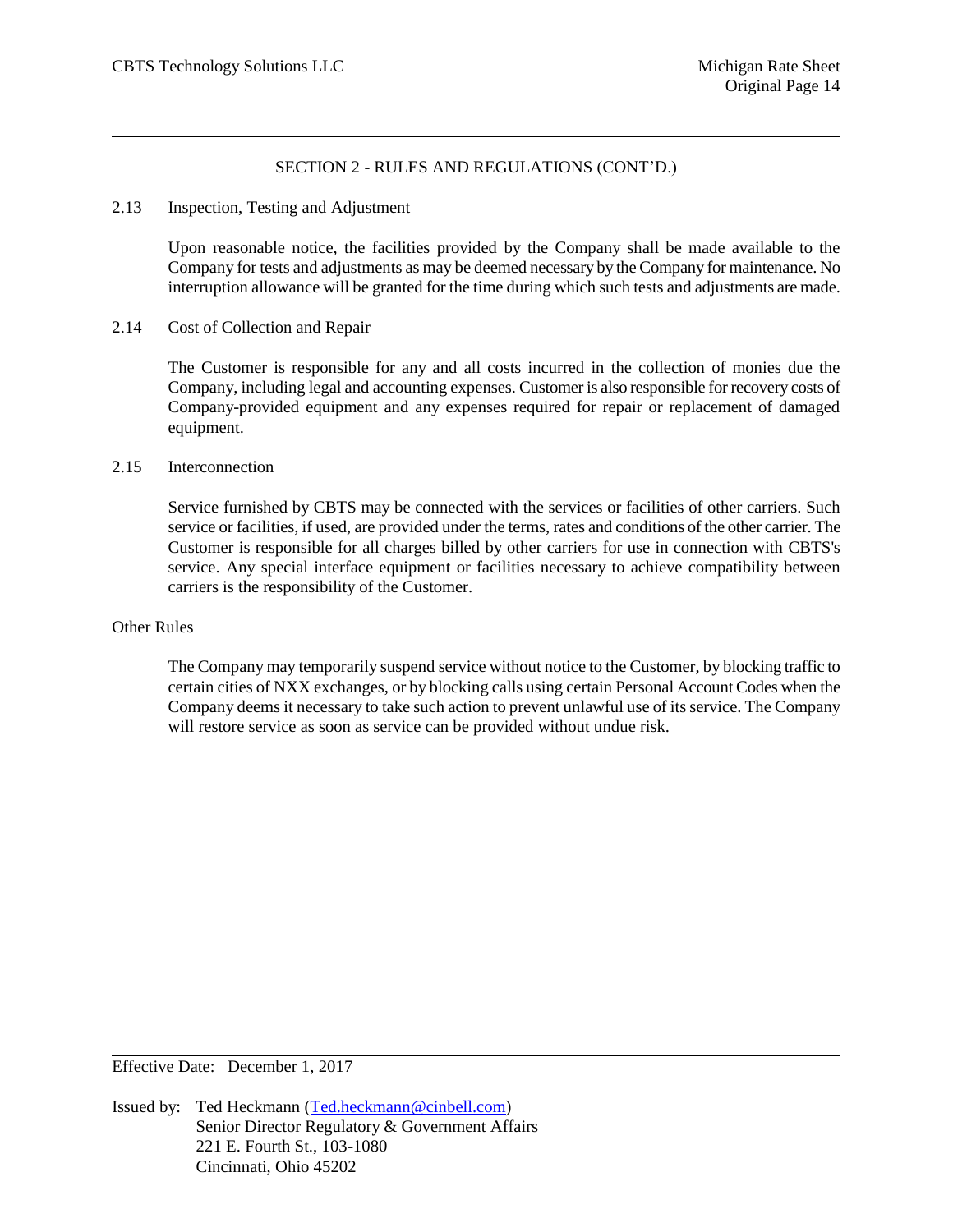## SECTION 3 - DESCRIPTION OF SERVICE AND RATES

#### 3.1 General

The Company offers operator assisted services to Customers throughout the state of Michigan. Service is available 24 hours a day, seven days a week. Intrastate service is offered only in conjunction with interstate service.

## 3.2 Timing of Calls

Billing for calls placed over the network is based in part on the duration of the call.

- 3.2.1 Timing for all calls begins when the called party answers the call (i.e., when two way communications are established.) Answer detection is based on standard industry answer detection methods, including hardware and software answer detection.
- 3.2.2 Chargeable time for all calls ends when one of the parties disconnects from the call.
- 3.2.3 Minimum call duration and additional increments for billing are specified in the description of each service.
- 3.2.4 There is no billing applied for incomplete calls.

Effective Date: December 1, 2017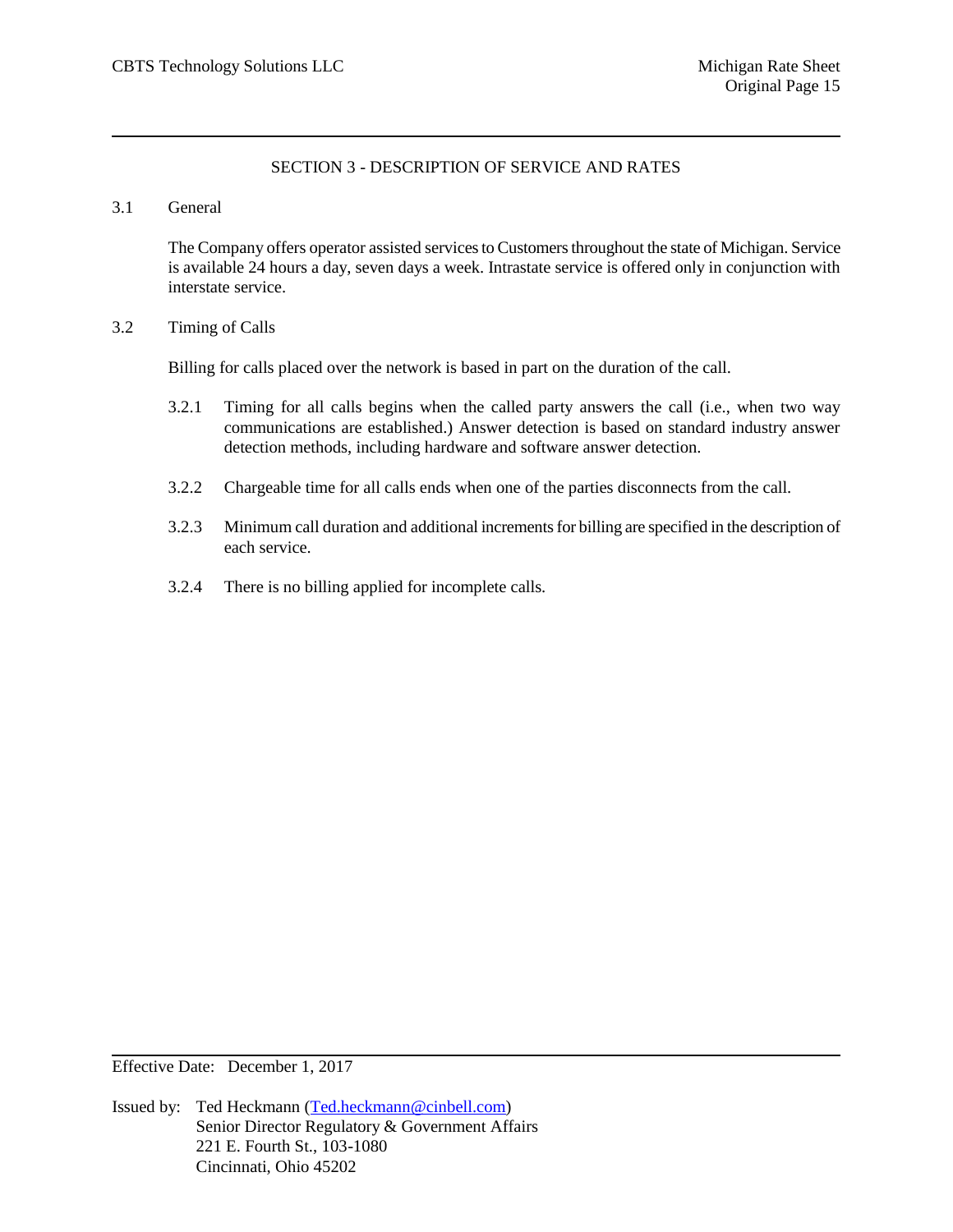#### 3.3 Calculation of Distance

Usage charges for all mileage-sensitive services are based on the airline distance between serving wire centers associated with the originating and terminating points of the call.

The serving wire centers of a call are determined by the area codes and exchanges of the origination and destination points.

The distance between the Wire Center of the Customer's equipment and that of the destination point is calculated by using the "V" and "H" coordinates found in TelCordia Technologies' V&H Tape and NECA FCC Tariff No. 4.

Step 1 - Obtain the "V" and "H" coordinates for the Wire Centers serving the Customer and the destination point.

Step 2 - Obtain the difference between the "V" coordinates of each of the Wire Centers. Obtain the Difference between the "H" coordinates.

Step 3 - Square the differences obtained in Step 2.

Step 4 - Add the squares of the "V" difference and "H" difference obtained in Step 3.

Step 5 - Divide the sum of the square obtained in Step 4 by ten (10). Round to the next higher whole number if any fraction results from the division.

Step 6 - Obtain the square root of the whole number obtained in Step 5. Round to the next higher whole number if any fraction is obtained. This is the distance between the Wire Centers.

Formula:

$$
\sqrt{\frac{\left(V_{1}V_{2}\right)^{2}+\left(H_{1}H_{2}\right)^{2}}{10}}
$$

Effective Date: December 1, 2017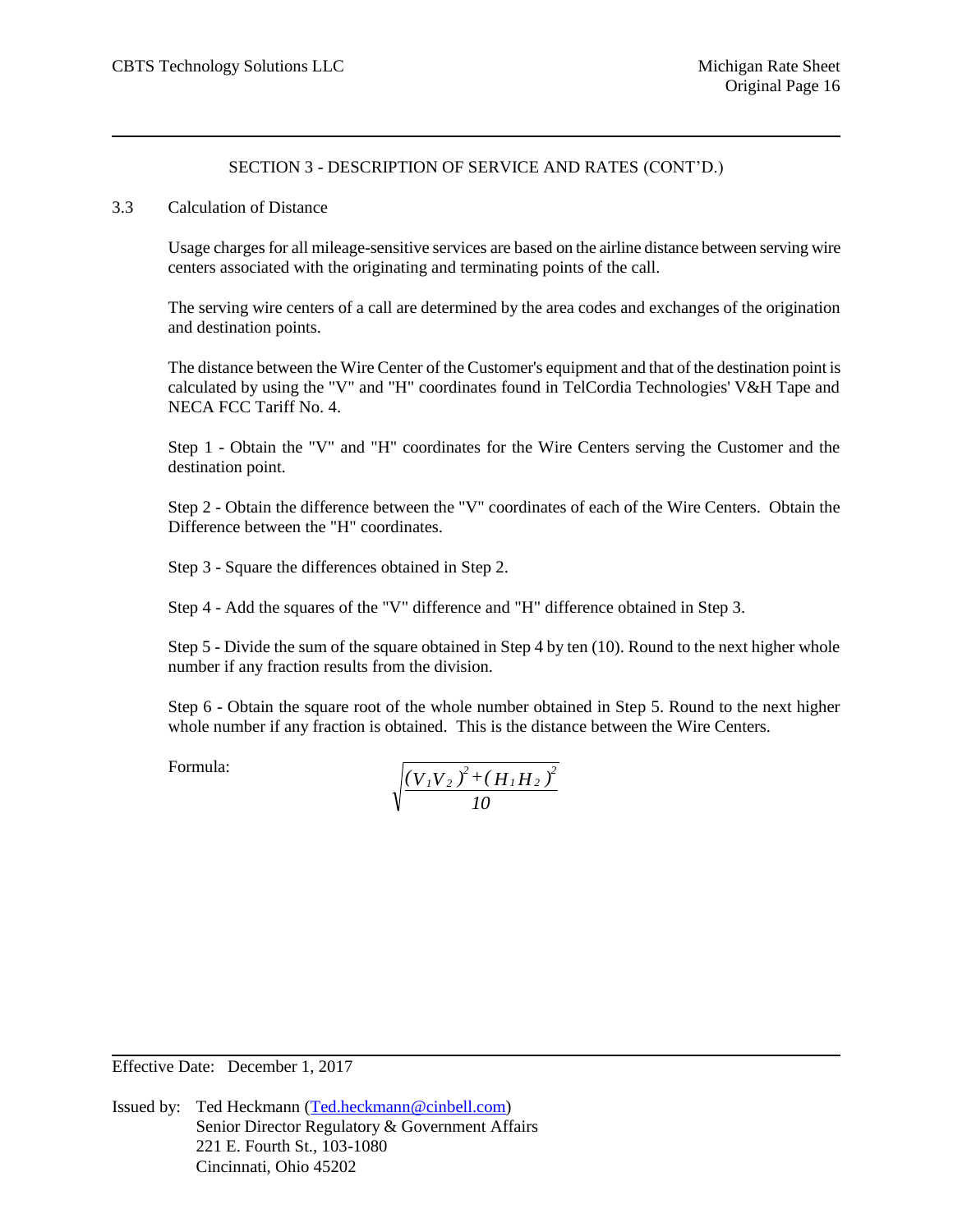## 3.4 Time of Day Rate Period

For time of day sensitive services, the following rate periods apply unless otherwise specified in this tariff:

|                                            | <b>MON</b> | <b>TUES</b> | <b>WED</b>                 | <b>THUR</b>               | <b>FRI</b> | <b>SAT</b> | <b>SUN</b> |
|--------------------------------------------|------------|-------------|----------------------------|---------------------------|------------|------------|------------|
| 8:00 AM<br><b>TO</b><br>$5:00 \text{ PM*}$ |            |             | <b>DAYTIME RATE PERIOD</b> |                           |            |            |            |
| $5:00 \text{ PM}$<br>TO<br>11:00 PM*       |            |             | EVENING RATE PERIOD        |                           |            |            | <b>EVE</b> |
| 11:00 PM<br>TO<br>$8:00 \text{ AM*}$       |            |             |                            | NIGHT/WEEKEND RATE PERIOD |            |            |            |

\* Up to, but not including.

Effective Date: December 1, 2017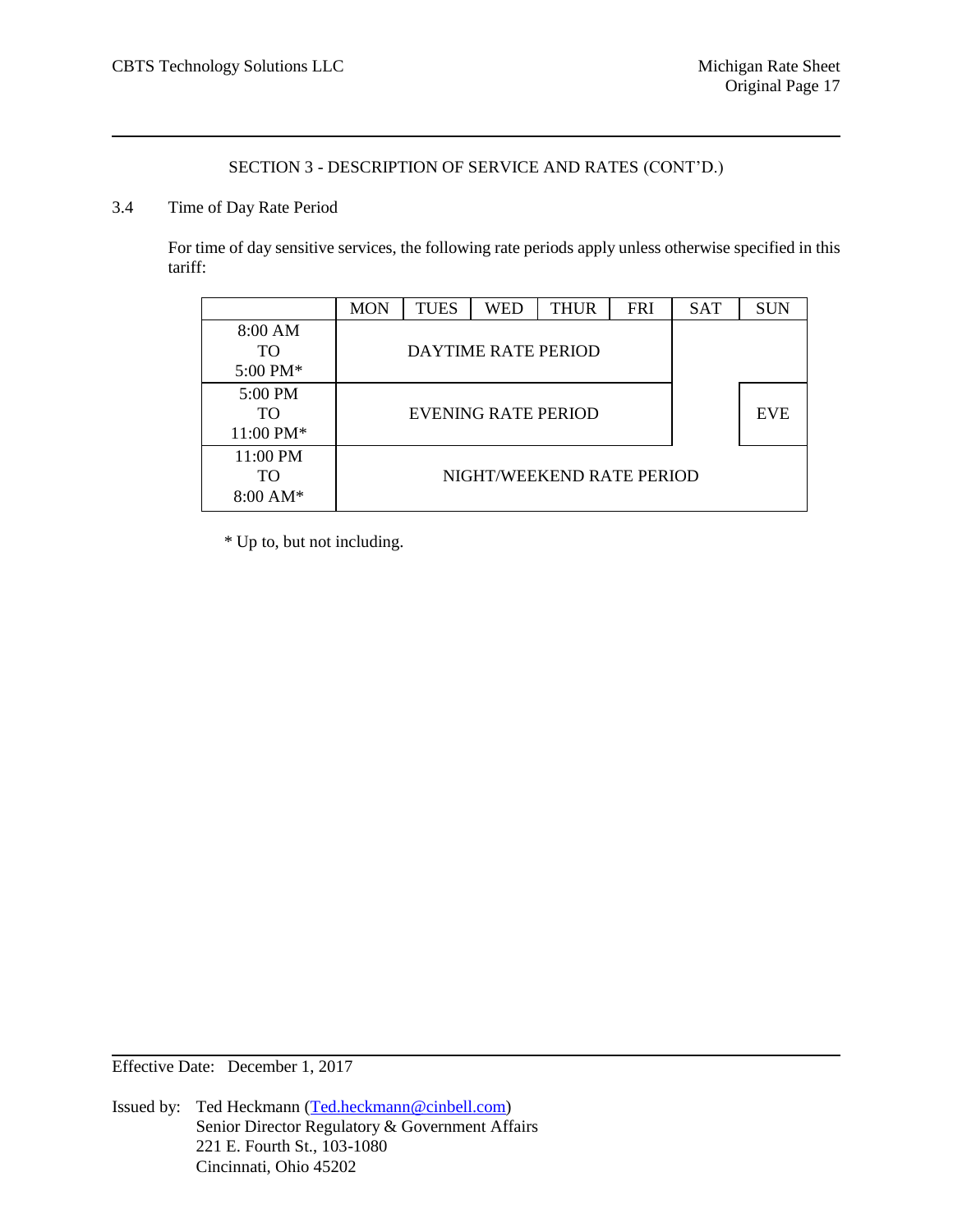## 3.5 Holidays Rates

For time-of-day sensitive calls, evening rates apply to daytime calls and night/weekend rates apply to evening calls on the holidays listed below

| - New Year's Day   | January 1                        |
|--------------------|----------------------------------|
| - Independence     | July 4                           |
| - Labor Day        | <b>Nationally Recognized Day</b> |
| - Thanksgiving Day | <b>Nationally Recognized Day</b> |
| - Christmas        | December 25                      |

Effective Date: December 1, 2017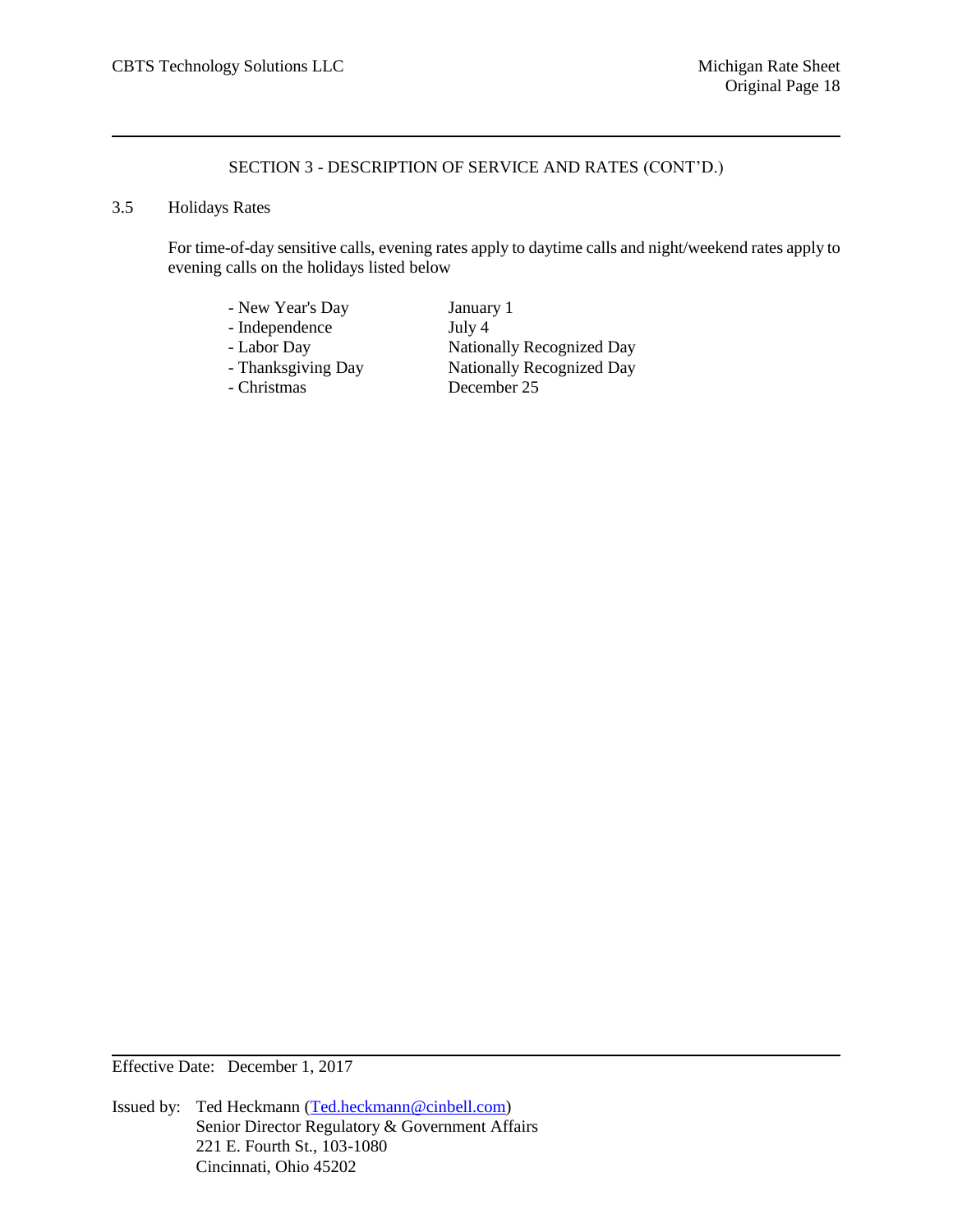## 3.6 Public Telephone Surcharge

In order to recover the Company's expenses to comply with the FCC's pay telephone compensation plan effective on October 7, 1997 (FCC 97-371), an undiscountable per call charge is applicable to all interstate, intrastate and international calls that originate from any domestic pay telephone used to access the Company's services. This surcharge, which is in addition to standard tariffed usage charges and any applicable service charges and surcharges associated with the Company's service, applies for the use of the instrument used to access The Company service and is unrelated to the Company service accessed from the pay telephone.

Pay telephones include coin-operated and coinless phones owned by local telephone companies, independent companies and other interexchange carriers. The Public Pay Telephone Surcharge applies to the initial completed call and any reoriginated call (i.e., using the A#@ symbol).

Whenever possible, the Public Pay Telephone Surcharge will appear on the same invoice containing the usage charges for the surcharged call. In cases where proper pay telephone coding digits are not transmitted to the Company prior to completion of a call, the Public Pay Telephone Surcharge may be billed on a subsequent invoice after the Company has obtained information from a carrier that the originating station is an eligible pay telephone.

The Public Pay Telephone Surcharge does not apply to calls placed from pay telephones at which the Customer pays for service by inserting coins during the progress of the call.

Rate per Call \$0.60

Effective Date: December 1, 2017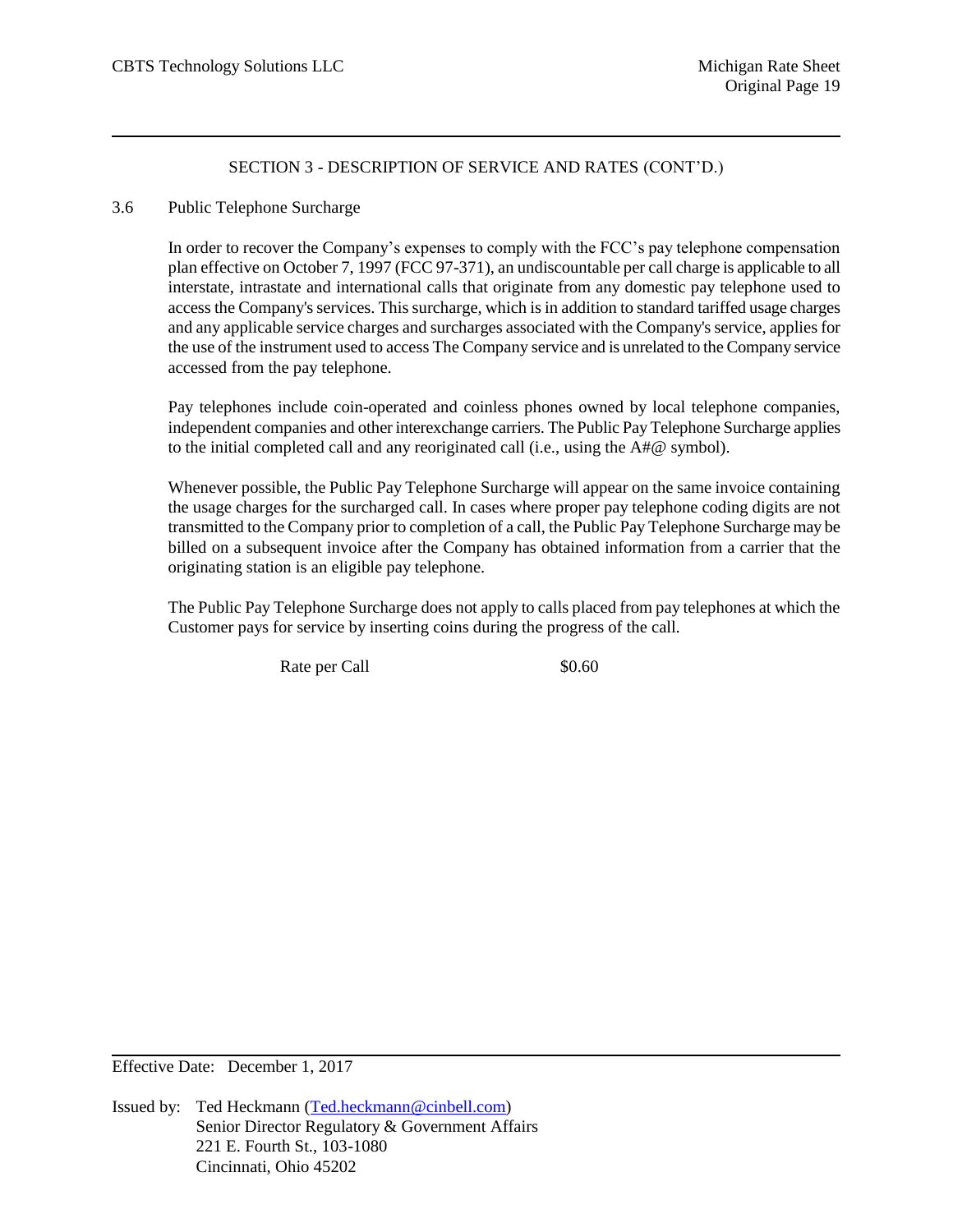3.7 Operator Assisted Services

Operator Services allow Customers to place calls using operator assistance for call completion or billing.

Usage charges and an appropriate service charge will be assessed on a per call basis. For calls made using a telephone company card, acceptance of the card will be dependent upon the Company's ability to verify the card as valid. Only those cards accepted by the Company may be used for Operator Services. The Company reserves the right to verify acceptance of charge prior to billing charges to a third party number.

3.7.1 Maximum Usage Charges

The Company provides the Customer operator services where technically available on a per call service charge basis. The Company's operator services are accessible on a twenty-four (24) hour a day, seven (7) days a week basis. In addition to the usage charges, at least one per-call service charge applies.

Maximum Intrastate Usage Rates

IntraLATA InterLATA \$1.15/minute \$1.15/minute

Effective Date: December 1, 2017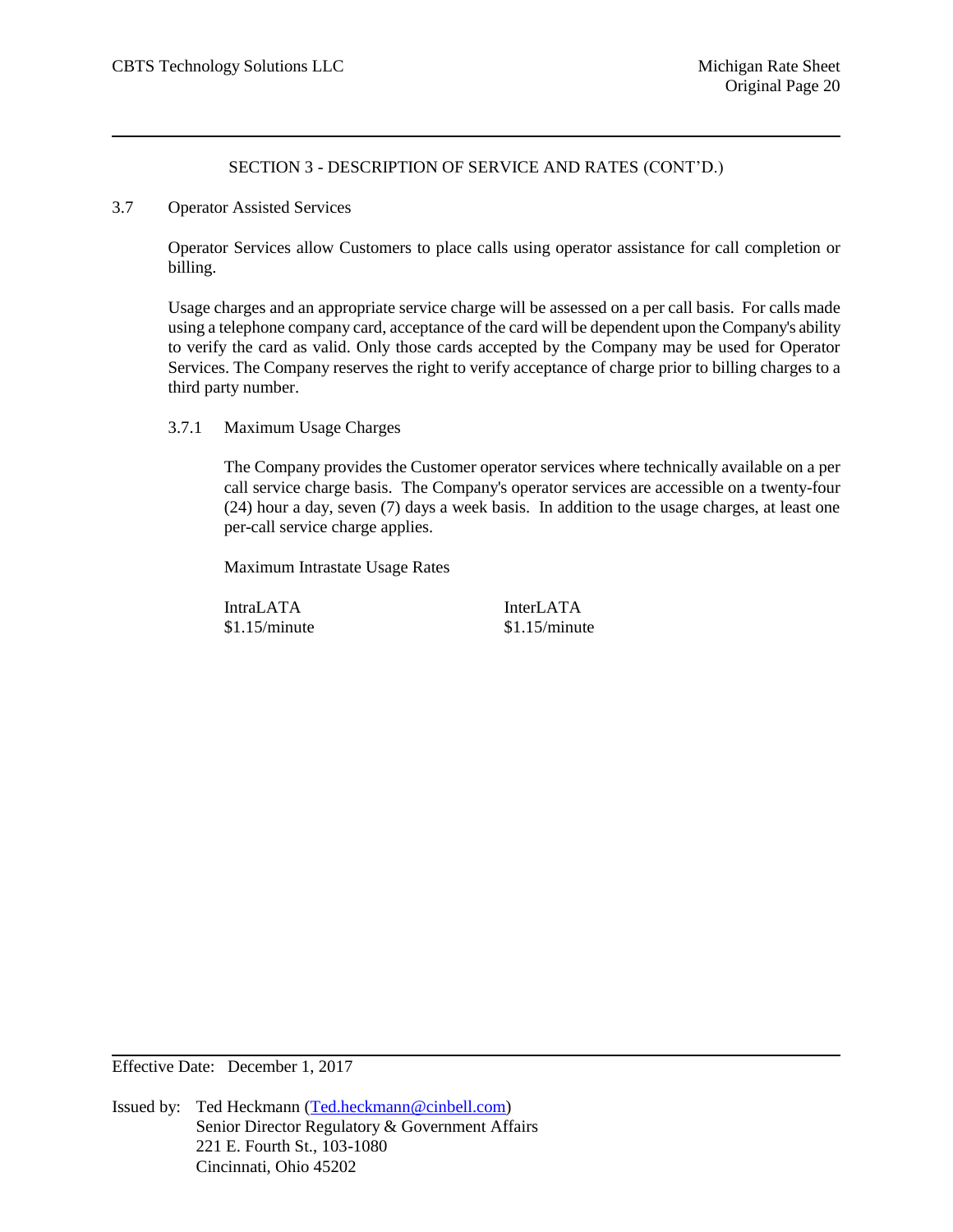## 3.7 Operator Assisted Services (Cont'd.)

### 3.7.2 Service Charge

A per-call service charge applies in addition to the per minute usage rates when applicable. The service charge applies in all rate periods.

Maximum Per Call Service Charges

| <b>Customer Dialed Calling Card</b> |         |
|-------------------------------------|---------|
| LEC Card                            | \$5.64  |
| <b>Commercial Credit Card</b>       | \$7.28  |
| <b>Operator Dialed Calling Card</b> | \$9.42  |
| Third Party Billed                  | \$12.77 |
| Collect                             | \$12.51 |
| Person-to-Person                    | \$17.90 |
|                                     |         |

Effective Date: December 1, 2017